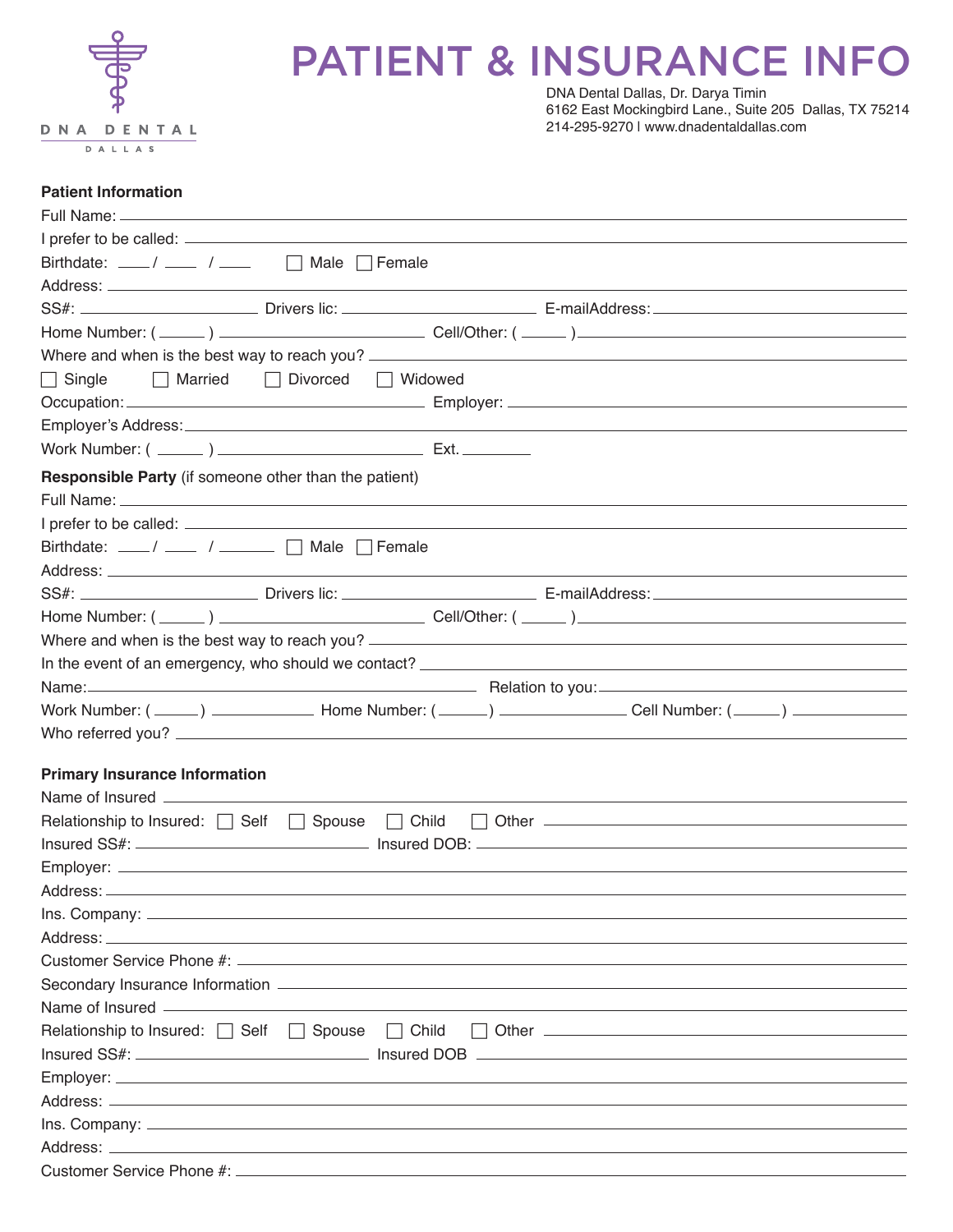|  | DNA DENTAL |  |  |  |
|--|------------|--|--|--|
|  | DALLAS     |  |  |  |

### **MEDICAL HISTORY**

DNA Dental Dallas, Dr. Darya Timin 6162 East Mockingbird Lane., Suite 205 Dallas, TX 75214 214-295-9270 | www.dnadentaldallas.com

Patient Name: \_

Although dental personnel primarily treat the area in and around your mouth, your mouth is a part of your entire body. Health problems that you have, or medication that you may be taking, could have an important interrelationship with the dentistry you will receive.

| If Yes:                                      | Are you currently under the active care of a physician? If so, please list Doctor's Name and Phone number? \rightarrow |                                              |                                                          |                                              |                                                |                                              | No.                                            |  |
|----------------------------------------------|------------------------------------------------------------------------------------------------------------------------|----------------------------------------------|----------------------------------------------------------|----------------------------------------------|------------------------------------------------|----------------------------------------------|------------------------------------------------|--|
|                                              | Have you ever had a serious head or neck injury? $\Box$ Yes $\Box$ No                                                  |                                              |                                                          |                                              |                                                |                                              |                                                |  |
|                                              |                                                                                                                        |                                              |                                                          |                                              |                                                |                                              |                                                |  |
|                                              | Do you need to be pre-medicated with antibiotics for any heart or other conditions before dental treatment? $\Box$ Yes |                                              |                                                          |                                              |                                                |                                              | $ $   No                                       |  |
|                                              | List all prescription and over-the-counter medications or supplements you are currently taking:                        |                                              |                                                          |                                              |                                                |                                              |                                                |  |
| <b>Women Are You:</b>                        |                                                                                                                        |                                              |                                                          |                                              |                                                |                                              |                                                |  |
| Pregnant? $\Box$ Yes                         | <b>No</b><br>If yes, which trimester? $\Box$ 1st $\Box$                                                                | 2nd                                          | Nursing?<br>Yes<br>3rd                                   | No                                           |                                                | Taking oral contraceptives?                  | Yes<br>No                                      |  |
|                                              | Are you allergic to any of the following?                                                                              |                                              |                                                          |                                              |                                                |                                              |                                                |  |
| $\Box$ Aspirin                               |                                                                                                                        | Penicillin                                   |                                                          | Codeine                                      |                                                | Acrylic                                      |                                                |  |
| □ Metal                                      |                                                                                                                        | Latex                                        |                                                          | Sulfa drugs                                  |                                                | LocalAnesthetic                              |                                                |  |
| Other: $ $   Yes                             | l I No                                                                                                                 | If Yes: $\equiv$                             |                                                          |                                              |                                                |                                              |                                                |  |
|                                              | Do you have, or have you had, any of the following?                                                                    |                                              |                                                          |                                              |                                                |                                              |                                                |  |
| $\Box$ Yes $\Box$ No                         | <b>AIDS/HIV Positive</b>                                                                                               | $\Box$ Yes $\Box$ No                         | Cortisone Medicine                                       | $\Box$ Yes $\Box$ No                         | <b>Heart Surgery</b>                           | $\Box$ Yes $\Box$ No                         | <b>Radiation Treatments</b>                    |  |
| $\Box$ Yes $\Box$ No                         | Alzheimer's Disease                                                                                                    | $\Box$ Yes $\Box$ No                         | <b>Diabetes</b>                                          | $\Box$ Yes $\Box$ No                         | Hemophilia                                     | $\Box$ Yes $\Box$ No                         | <b>Recent Weight Loss</b>                      |  |
| $\Box$ Yes $\Box$ No                         | Anaphylaxis                                                                                                            | $\Box$ Yes $\Box$ No                         | Drug Addiction                                           | $\Box$ Yes $\Box$ No                         | <b>Hepatitis A</b>                             | $\Box$ Yes $\Box$ No                         | <b>Renal Dialysis</b>                          |  |
| $\Box$ Yes $\Box$ No                         | Anemia                                                                                                                 | $\Box$ Yes $\Box$ No                         | <b>Easily Winded</b>                                     | $\Box$ Yes $\Box$ No                         | Hepatitis B or C                               | $\Box$ Yes $\Box$ No                         | <b>Rheumatic Fever</b><br><b>Scarlet Fever</b> |  |
| $\Box$ Yes $\Box$ No                         | Angina                                                                                                                 | $\Box$ Yes $\Box$ No                         | Emphysema                                                | $\Box$ Yes $\Box$ No                         | Herpes                                         | $\Box$ Yes $\Box$ No                         |                                                |  |
| $\Box$ Yes $\Box$ No                         | Arthritis/Gout<br><b>Artificial Heart Valve</b>                                                                        | $\Box$ Yes $\Box$ No                         | <b>Epilepsy or Seizures</b><br><b>Excessive Bleeding</b> | $\Box$ Yes $\Box$ No<br>$\Box$ Yes $\Box$ No | High Blood Pressure<br><b>High Cholesterol</b> | $\Box$ Yes $\Box$ No<br>$\Box$ Yes $\Box$ No | Shingles<br>Sickle Cell Disease                |  |
| $\Box$ Yes $\Box$ No<br>$\Box$ Yes $\Box$ No | <b>Artificial Joint</b>                                                                                                | $\Box$ Yes $\Box$ No<br>$\Box$ Yes $\Box$ No | <b>Excessive Thirst</b>                                  | $\Box$ Yes $\Box$ No                         | Hives/Rash                                     | $\Box$ Yes $\Box$ No                         | Sinus Trouble                                  |  |
| $\Box$ Yes $\Box$ No                         | Asthma                                                                                                                 | $\Box$ Yes $\Box$ No                         | Fainting/Dizziness                                       | $\Box$ Yes $\Box$ No                         | Hypoglycemia                                   | $\Box$ Yes $\Box$ No                         | Spinal Bifida                                  |  |
| $\Box$ Yes $\Box$ No                         | <b>Blood Disease</b>                                                                                                   | $\Box$ Yes $\Box$ No                         | Frequent Cough                                           | $\Box$ Yes $\Box$ No                         | Irregular Heartbeat                            | $\Box$ Yes $\Box$ No                         | Stomach/Intestinal Disease                     |  |
| $\Box$ Yes $\Box$ No                         | <b>Blood Transfusion</b>                                                                                               | $\Box$ Yes $\Box$ No                         | Frequent Diarrhea                                        | $\Box$ Yes $\Box$ No                         | Kidney Problems                                | $\Box$ Yes $\Box$ No                         | <b>Stroke</b>                                  |  |
| $\hfill\Box$<br>Yes $\hfill\Box$<br>No       | <b>Breathing problems</b>                                                                                              | $\Box$ Yes $\Box$ No                         | <b>Frequent Headaches</b>                                | $\Box$ Yes $\Box$ No                         | Leukemia                                       | $\Box$ Yes $\Box$ No                         | Swelling of Limbs                              |  |
| $\Box$ Yes $\Box$ No                         | <b>Bruise Easily</b>                                                                                                   | $\Box$ Yes $\Box$ No                         | <b>Genital Herpes</b>                                    | $\Box$ Yes $\Box$ No                         | <b>Liver Disease</b>                           | $\Box$ Yes $\Box$ No                         | <b>Thyroid Disease</b>                         |  |
| $\Box$ Yes $\Box$ No                         | Cancer                                                                                                                 | $\Box$ Yes $\Box$ No                         | Glaucoma                                                 | $\Box$ Yes $\Box$ No                         | Low Blood Pressure                             | $\Box$ Yes $\Box$ No                         | Tonsillitis                                    |  |
| $\Box$ Yes $\Box$ No                         | Chemotherapy                                                                                                           | $\Box$ Yes $\Box$ No                         | Hay Fever                                                | $\Box$ Yes $\Box$ No                         | Lung Disease                                   | $\Box$ Yes $\Box$ No                         | Tuberculosis                                   |  |
| $\Box$ Yes $\Box$ No                         | <b>Chest Pains</b>                                                                                                     | $\Box$ Yes $\Box$ No                         | Heart Attack/Failure                                     | $\Box$ Yes $\Box$ No                         | Mitral Valve Prolapse                          | $\Box$ Yes $\Box$ No                         | Tumors or Growths                              |  |
| $\Box$ Yes $\Box$ No                         | <b>Cold Sores/Fever Blisters</b>                                                                                       | $\Box$ Yes $\Box$ No                         | <b>Heart Murmur</b>                                      | $\Box$ Yes $\Box$ No                         | Osteoporosis                                   | $\Box$ Yes $\Box$ No                         | Ulcers                                         |  |
| $\Box$ Yes $\Box$ No                         | Congenital Heart Disorder                                                                                              | $\Box$ Yes $\Box$ No                         | Hear Pacemaker                                           | $\Box$ Yes $\Box$ No                         | Pain in Jaw Joints                             | $\Box$ Yes $\Box$ No                         | <b>Venereal Disease</b>                        |  |
| $\Box$ Yes $\Box$ No                         | Convulsions                                                                                                            | $\Box$ Yes $\Box$ No                         | Heart Trouble/ Disease                                   | $\Box$ Yes $\Box$ No                         | <b>PParathyroid Disease</b>                    |                                              |                                                |  |
| $\Box$ Yes $\Box$ No                         | Yellow Jaundicce                                                                                                       |                                              |                                                          | $\Box$ Yes $\Box$ No                         | <b>Psychiatric Care</b>                        |                                              |                                                |  |

Please list any serious illnesses not listed above:

To the best of my knowledge, the questions on this form have been accurately answered. I understandthat providing incorrect information can be dangerous to my (or patent's) health.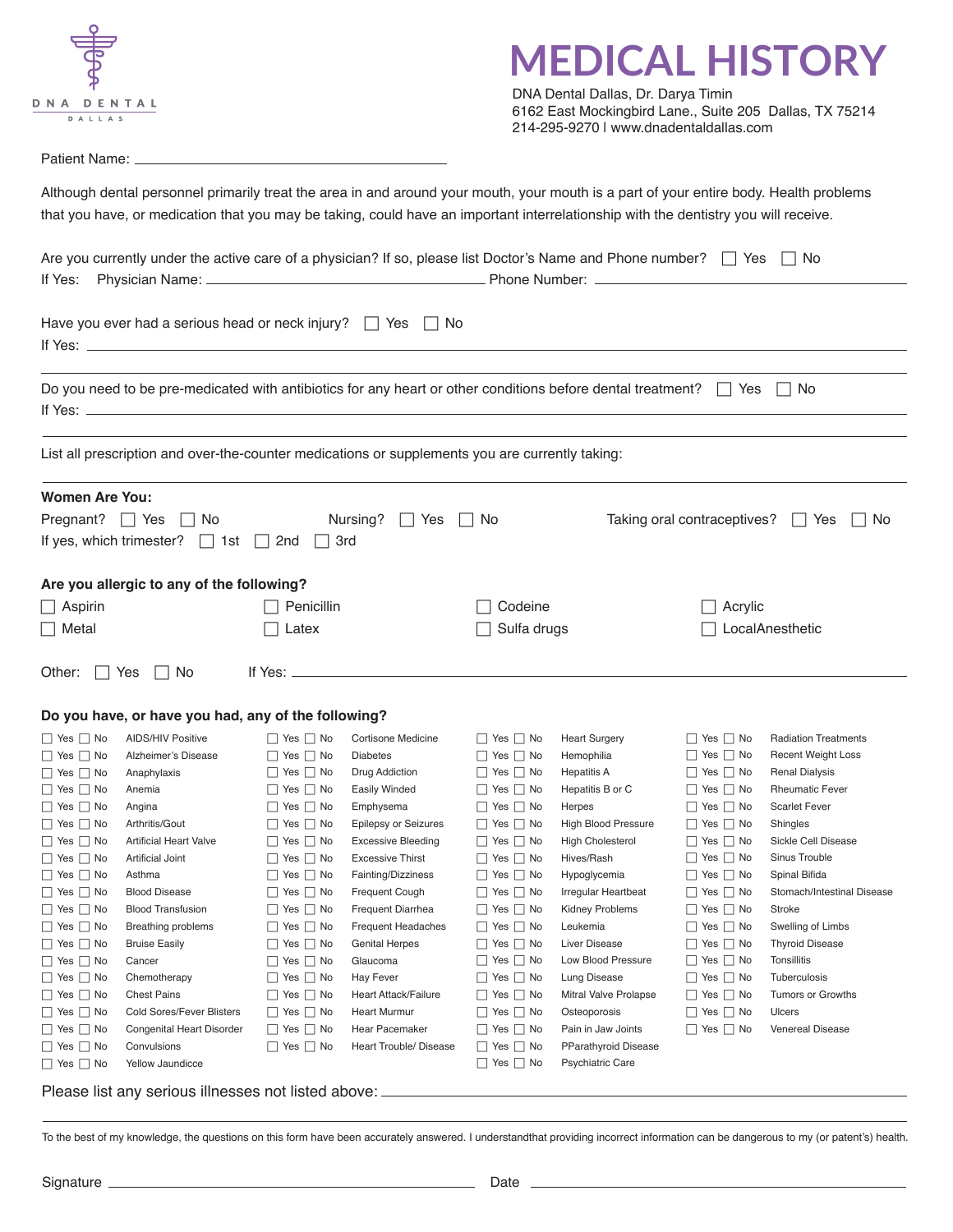

### **DENTAL HISTORY**

DNA Dental Dallas, Dr. Darya Timin 6162 East Mockingbird Lane., Suite 205 Dallas, TX 75214 214-295-9270 | www.dnadentaldallas.com

| Phone Number:<br><u> 1989 - John Stein, september 1989 - Stein Stein Stein Stein Stein Stein Stein Stein Stein Stein Stein Stein Stein Stein Stein Stein Stein Stein Stein Stein Stein Stein Stein Stein Stein Stein Stein Stein Stein Stein Stei</u> |
|-------------------------------------------------------------------------------------------------------------------------------------------------------------------------------------------------------------------------------------------------------|
|                                                                                                                                                                                                                                                       |
|                                                                                                                                                                                                                                                       |
|                                                                                                                                                                                                                                                       |
| Are you currently experiencing pain/discomfort? $\Box$ Yes $\Box$ No                                                                                                                                                                                  |
| Current dental health: □ Good □ Fair □ Poor                                                                                                                                                                                                           |
|                                                                                                                                                                                                                                                       |
|                                                                                                                                                                                                                                                       |
| Are any of your teeth sensitive to: cold or hot? $\Box$ Yes $\Box$ No $-$ sweet? $\Box$ Yes $\Box$ No $-$ biting or chewing? $\Box$ Yes $\Box$ No                                                                                                     |
| Are your gums red, puffy, bleed or hurt? $\Box$ Yes $\Box$ No                                                                                                                                                                                         |
| Does food catch between your teeth? $\Box$ Yes $\Box$ No                                                                                                                                                                                              |
| Have you ever experienced pain or discomfort in your jaw? $\Box$ Yes $\Box$ No                                                                                                                                                                        |
| Do you have sore muscles in the neck or shoulders? $\Box$ Yes $\Box$ No                                                                                                                                                                               |
| Do you clench or grind your teeth when you sleep or awake? $\Box$ Yes $\Box$ No                                                                                                                                                                       |
| Do you have habits like chewing ice, holding/biting nails or pencils? $\Box$ Yes $\Box$ No                                                                                                                                                            |
| Do you snore during sleep? $\Box$ Yes $\Box$ No                                                                                                                                                                                                       |
| Do you feel tired in the morning? $\Box$ Yes $\Box$ No                                                                                                                                                                                                |
| Do you like your smile? □ Yes □ No                                                                                                                                                                                                                    |
|                                                                                                                                                                                                                                                       |
| Do you have a "gummy" smile – showing too much gum tissue or having gums that are too thick? $\Box$ Yes $\Box$ No                                                                                                                                     |
| Do you have any gray, black or silver (mercury) dental fillings in your teeth that you want to replace? $\Box$ Yes $\Box$ No                                                                                                                          |
| Do you have any old crowns that you don't like or that don't really look natural? $\Box$ Yes $\Box$ No                                                                                                                                                |
| Do you smoke?   Yes   No, How much? ___________                                                                                                                                                                                                       |
|                                                                                                                                                                                                                                                       |
| Have you had bad dental experience in past? $\Box$ Yes $\Box$ No                                                                                                                                                                                      |
|                                                                                                                                                                                                                                                       |
| Tell us what you would like to learn more about:                                                                                                                                                                                                      |
| □ Orthodontics □ Cosmetic Dentistry □ Whitening □ Veneers □ Implants □ Dentures □ Other □ Dentures □ Other □                                                                                                                                          |
|                                                                                                                                                                                                                                                       |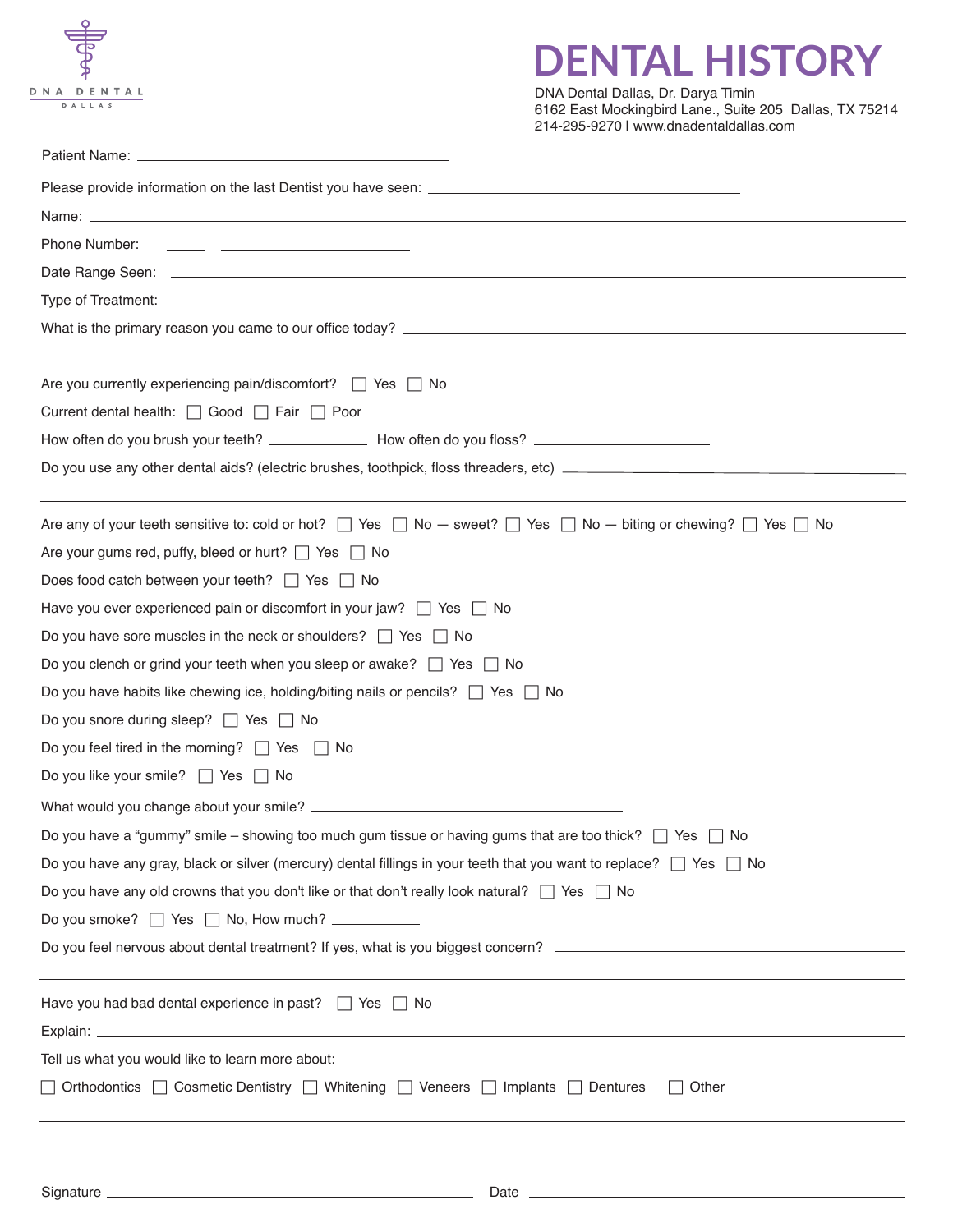

# **HIPAA CONSENT FORM**

DNA Dental Dallas, Dr. Darya Timin 6162 East Mockingbird Lane., Suite 205 Dallas, TX 75214 (214)295-9270

www.dnadentaldallas.com

I understand that I have certain rights to privacy regarding my protected health information. These rights are given to me under the Health Insurance Portability and Accountability Act of 1996 (HIPAA). I understand that by signing this consent I authorize you to use and disclose my protected health information to carry out:

- **Treatment (including direct or indirect treatment by other healthcare providers involved in my treatment);**
- **Obtaining payment from third party payers (e.g. my insurance company);**
- **The day-to-day healthcare operations of your practice.**

I have also been informed of and given the right to review and secure a copy of your Notice of Privacy Practices, which contains a more complex description of the uses and disclosures of my protected health information and my rights under HIPAA. I understand that you reserve the right to change the terms of this notice from time to time and that I may contact you at any time to obtain the most current copy of this notice.

I understand that I have the right to request restrictions on how my protected health information is used and disclosed to carry out treatment, payment and health care operations, but that you are not required to agree to these requested restrictions. However, if you do agree, you are then bound to comply with this restriction.

I understand that I may revoke this consent, in writing, at any time. However, any use or disclosure that occurred prior to the date I revoke this consent is not affected.

Print Patient Name:

Signature Date